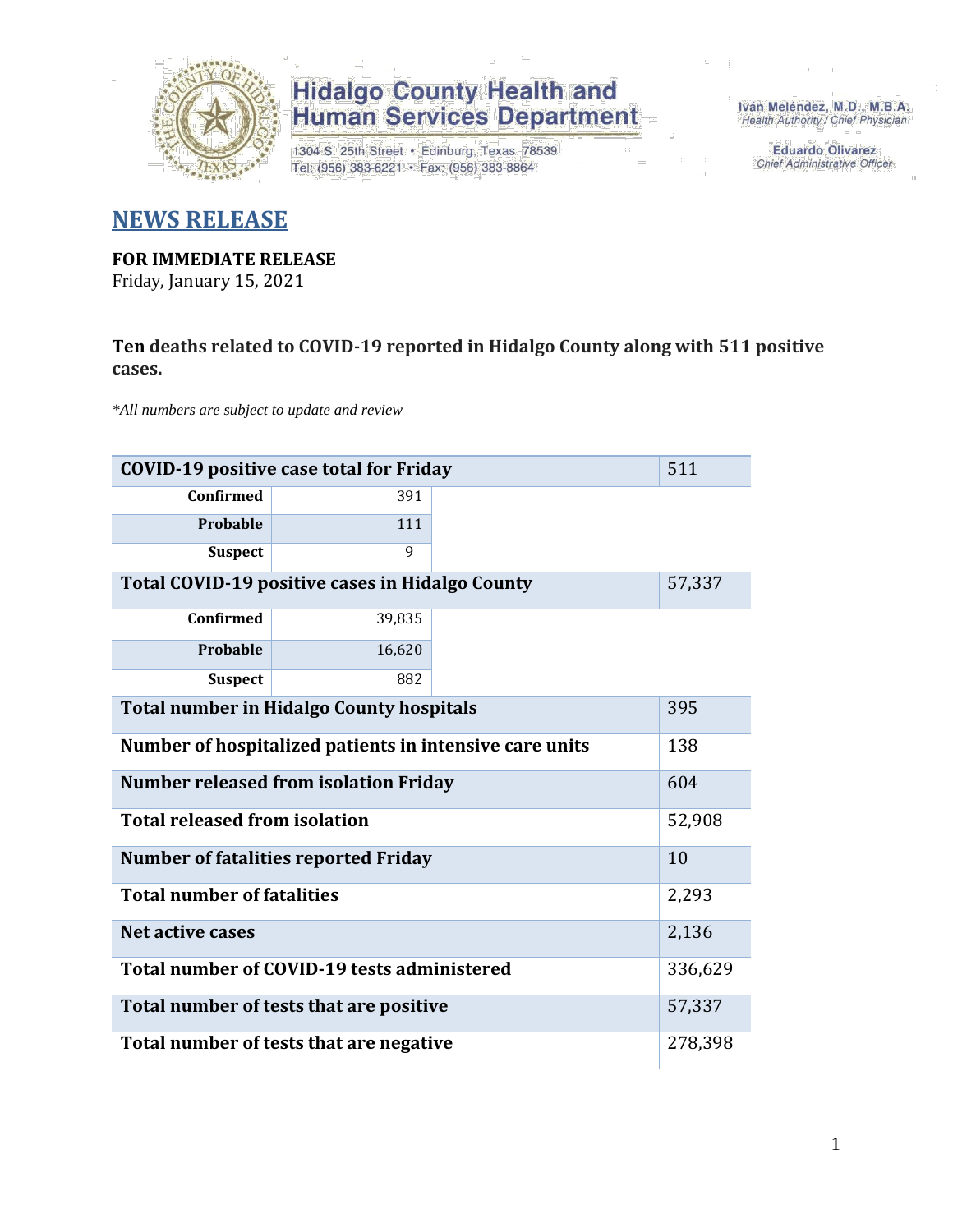

1304 S. 25th Street · Edinburg, Texas 78539 Tel: (956) 383-6221 · Fax: (956) 383-8864

Iván Meléndez, M.D., M.B.A. Health Authority / Chief Physician

> **Eduardo Olivarez** Chief Administrative Officer

*Hidalgo County uses the case status definition provided by the Texas Department of State Health Service's 2020 Epi Case Criteria Guide revised November 2020.*

- *1. Confirmed: A person who has tested positive through a molecular or PCR (oral or nasal swabs) test that looks for the presence of the virus's genetic material.*
- *2. Probable: A person who meets presumptive laboratory evidence through detection of COVID-19 by antigen test in a respiratory specimen.*
- *3. Suspect: A person who meets supported laboratory evidence through detection of specific antibodies in serum, plasma, whole body, and no prior history of being confirmed or probable case.*

*For more information of case status definition for COVID-19, please refer to:*

[https://www.dshs.state.tx.us/IDCU/investigation/epi-case-criteria-guide/2020-Epi-Case-Criteria-](https://www.dshs.state.tx.us/IDCU/investigation/epi-case-criteria-guide/2020-Epi-Case-Criteria-Guide.pdf)[Guide.pdf](https://www.dshs.state.tx.us/IDCU/investigation/epi-case-criteria-guide/2020-Epi-Case-Criteria-Guide.pdf)

The deaths include:

|    | Age   | Gender | <b>City</b> |
|----|-------|--------|-------------|
| 1  | $70+$ | Female | Alamo       |
| 2  | $70+$ | Male   | Alamo       |
| 3  | 50s   | Male   | Edinburg    |
| 4  | 60s   | Male   | Edinburg    |
| 5  | $70+$ | Male   | Edinburg    |
| 6  | $70+$ | Female | Mission     |
| 7  | $70+$ | Male   | Mission     |
| 8  | $70+$ | Female | San Juan    |
| 9  | $70+$ | Female | Undisclosed |
| 10 | 70+   | Male   | Weslaco     |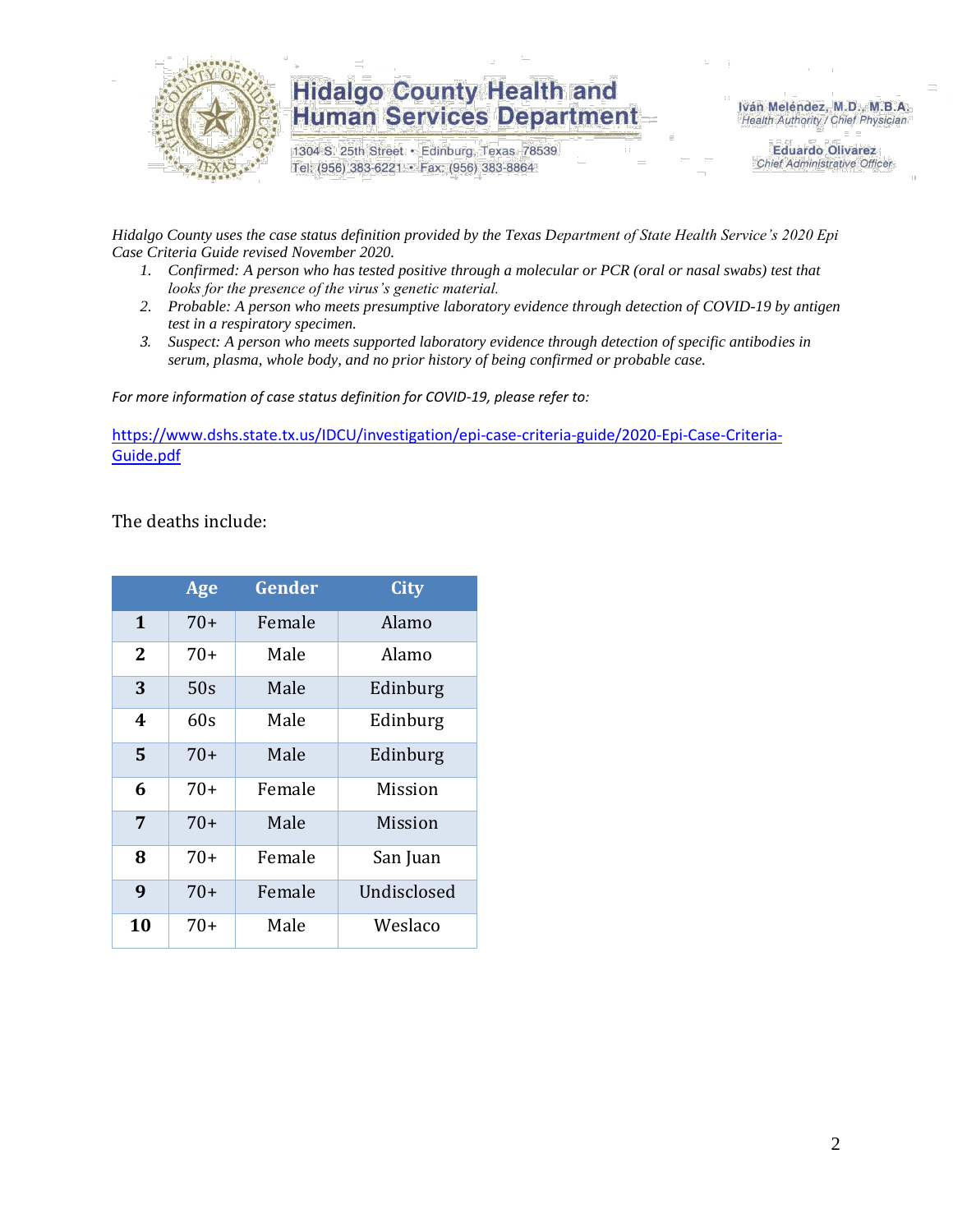

1304 S. 25th Street · Edinburg, Texas 78539 Tel: (956) 383-6221 · Fax: (956) 383-8864

Iván Meléndez, M.D., M.B.A.<br>Health Authority / Chief Physician

**Eduardo Olivarez** Chief Administrative Officer

Friday, January 15, 2021 positive cases include:

|                  | Age<br><b>Range</b> | Gender                    | <b>City</b> |     | Age<br><b>Range</b> | Gender                    | <b>City</b> |     | Age<br><b>Range</b> | Gender                    | <b>City</b> |
|------------------|---------------------|---------------------------|-------------|-----|---------------------|---------------------------|-------------|-----|---------------------|---------------------------|-------------|
| $\mathbf{1}$     | $0 - 19$            | ${\bf F}$                 | Alamo       | 172 | 20s                 | $\mathbf M$               | McAllen     | 342 | 60s                 | ${\bf F}$                 | Mission     |
| $\mathbf{2}$     | $0 - 19$            | ${\bf F}$                 | Alamo       | 173 | 20s                 | $\mathbf M$               | McAllen     | 343 | $70+$               | M                         | Mission     |
| 3                | $0 - 19$            | ${\bf F}$                 | Alamo       | 174 | 20s                 | $\mathbf M$               | McAllen     | 344 | $70+$               | ${\bf F}$                 | Mission     |
| $\boldsymbol{4}$ | 20s                 | $\rm F$                   | Alamo       | 175 | 20s                 | ${\bf F}$                 | McAllen     | 345 | $70+$               | M                         | Mission     |
| $\mathbf{5}$     | 30s                 | $\mathbf M$               | Alamo       | 176 | 20s                 | $\boldsymbol{\mathrm{F}}$ | McAllen     | 346 | $70+$               | M                         | Mission     |
| 6                | 30s                 | $\rm F$                   | Alamo       | 177 | 20s                 | $\mathbf M$               | McAllen     | 347 | $70+$               | $\rm F$                   | Mission     |
| $\overline{7}$   | 30s                 | ${\bf F}$                 | Alamo       | 178 | 30s                 | $\mathbf M$               | McAllen     | 348 | $70+$               | ${\bf F}$                 | Mission     |
| 8                | 30s                 | ${\bf F}$                 | Alamo       | 179 | 30s                 | ${\bf F}$                 | McAllen     | 349 | $70+$               | ${\bf F}$                 | Mission     |
| 9                | 30s                 | ${\bf F}$                 | Alamo       | 180 | 30s                 | $\mathbf M$               | McAllen     | 350 | $70+$               | $\mathbf M$               | Mission     |
| 10               | 40s                 | $\mathbf M$               | Alamo       | 181 | 30s                 | $\rm F$                   | McAllen     | 351 | $70+$               | ${\bf F}$                 | Mission     |
| 11               | 50s                 | $\mathbf M$               | Alamo       | 182 | 30s                 | $\mathbf M$               | McAllen     | 352 | $0 - 19$            | M                         | Pharr       |
| 12               | 50s                 | M                         | Alamo       | 183 | 30s                 | M                         | McAllen     | 353 | $0 - 19$            | M                         | Pharr       |
| 13               | 50s                 | $\mathbf M$               | Alamo       | 184 | 30s                 | ${\bf F}$                 | McAllen     | 354 | $0 - 19$            | $\mathbf M$               | Pharr       |
| 14               | 60s                 | $\rm F$                   | Alamo       | 185 | 30s                 | M                         | McAllen     | 355 | $0 - 19$            | M                         | Pharr       |
| 15               | 60s                 | $\mathbf M$               | Alamo       | 186 | 30s                 | $\mathbf M$               | McAllen     | 356 | $0 - 19$            | ${\bf F}$                 | Pharr       |
| 16               | 60s                 | M                         | Alamo       | 187 | 30s                 | $\mathbf M$               | McAllen     | 357 | 20s                 | ${\bf F}$                 | Pharr       |
| 17               | $70+$               | M                         | Alamo       | 188 | 30s                 | $\mathbf M$               | McAllen     | 358 | 20s                 | $\mathbf M$               | Pharr       |
| 18               | $0 - 19$            | M                         | Alton       | 189 | 30s                 | M                         | McAllen     | 359 | 20s                 | F                         | Pharr       |
| 19               | $0 - 19$            | ${\bf F}$                 | Alton       | 190 | 40s                 | $\mathbf M$               | McAllen     | 360 | 20s                 | ${\bf F}$                 | Pharr       |
| 20               | $0 - 19$            | M                         | Alton       | 191 | 40s                 | $\rm F$                   | McAllen     | 361 | 20s                 | ${\bf F}$                 | Pharr       |
| 21               | $0 - 19$            | ${\bf F}$                 | Alton       | 192 | 40s                 | ${\bf F}$                 | McAllen     | 362 | 20s                 | ${\bf F}$                 | Pharr       |
| 22               | 20s                 | M                         | Alton       | 193 | 40s                 | $\rm F$                   | McAllen     | 363 | 20s                 | ${\bf F}$                 | Pharr       |
| 23               | 30s                 | ${\bf F}$                 | Alton       | 194 | 40s                 | ${\bf F}$                 | McAllen     | 364 | 30s                 | $\mathbf M$               | Pharr       |
| 24               | 30s                 | ${\bf F}$                 | Alton       | 195 | 40s                 | M                         | McAllen     | 365 | 30s                 | M                         | Pharr       |
| 25               | 40s                 | $\boldsymbol{\mathrm{F}}$ | Alton       | 196 | 40s                 | ${\bf F}$                 | McAllen     | 366 | 30s                 | $\mathbf M$               | Pharr       |
| 26               | 50s                 | ${\bf F}$                 | Alton       | 197 | $40s$               | $\rm F$                   | McAllen     | 367 | 30s                 | M                         | Pharr       |
| 27               | 50s                 | ${\bf F}$                 | Alton       | 198 | 40s                 | $\rm F$                   | McAllen     | 368 | 30s                 | M                         | Pharr       |
| 28               | 60s                 | M                         | Alton       | 199 | 40s                 | M                         | McAllen     | 369 | 30s                 | $\boldsymbol{\mathrm{F}}$ | Pharr       |
| 29               | $70+$               | ${\bf F}$                 | Alton       | 200 | 40s                 | $\rm F$                   | McAllen     | 370 | 40s                 | F                         | Pharr       |
| 30               | $0 - 19$            | M                         | Donna       | 201 | 50s                 | $\mathbf M$               | McAllen     | 371 | 40s                 | M                         | Pharr       |
| 31               | $0 - 19$            | $\boldsymbol{\mathrm{F}}$ | Donna       | 202 | 50s                 | $\mathbf F$               | McAllen     | 372 | 40s                 | $\mathbf M$               | Pharr       |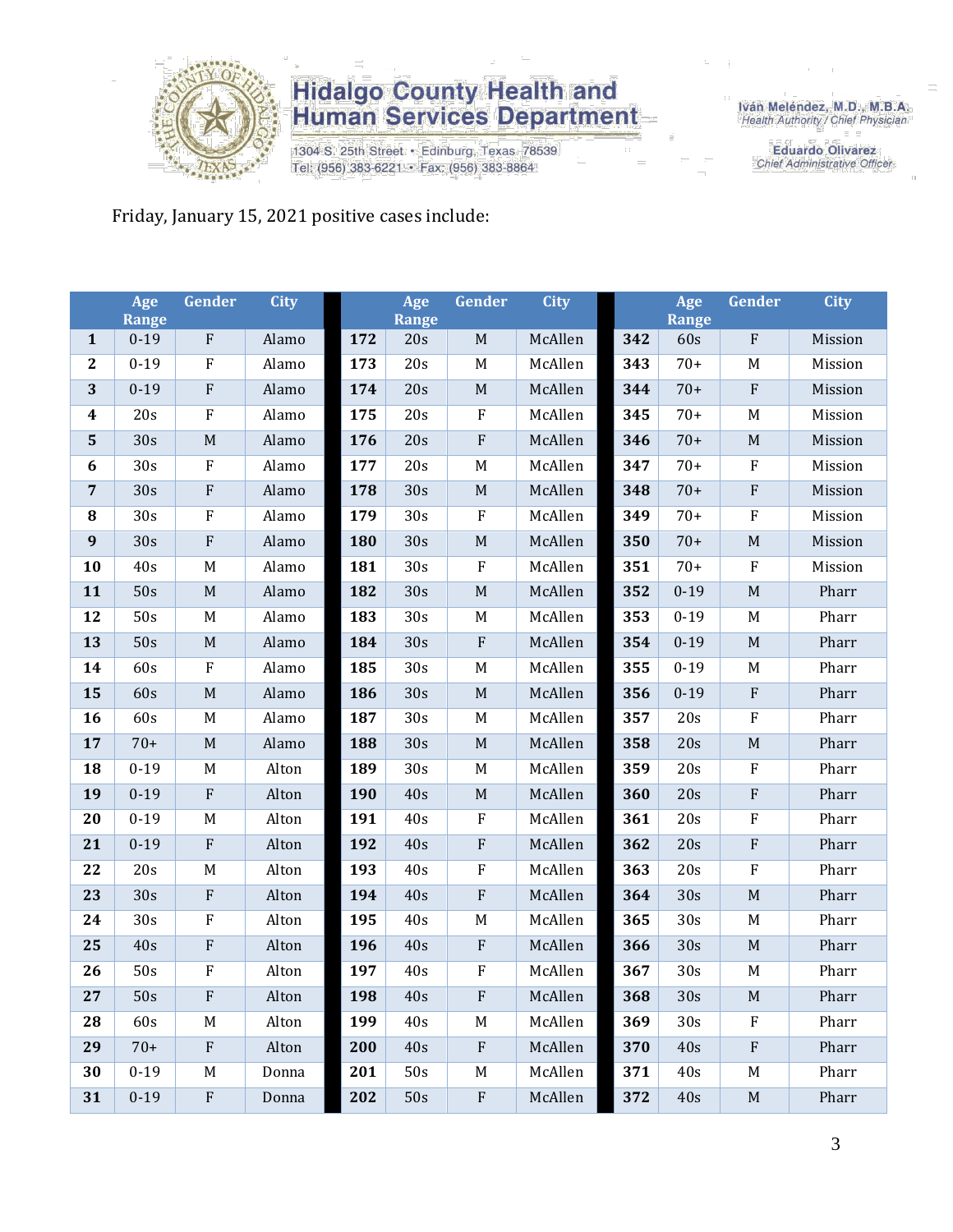

1304 S. 25th Street · Edinburg, Texas 78539 Tel: (956) 383-6221 · Fax: (956) 383-8864

Iván Meléndez, M.D., M.B.A.<br>Health Authority / Chief Physician

**Eduardo Olivarez** Chief Administrative Officer

| 32 | $0 - 19$ | M                         | Donna    | 203 | 50s      | $\rm F$                   | McAllen  | 373 | 40s      | $\mathbf M$               | Pharr       |
|----|----------|---------------------------|----------|-----|----------|---------------------------|----------|-----|----------|---------------------------|-------------|
| 33 | $0 - 19$ | $\boldsymbol{\mathrm{F}}$ | Donna    | 204 | 50s      | $\mathbf M$               | McAllen  | 374 | 40s      | $\mathbf{F}$              | Pharr       |
| 34 | $0 - 19$ | M                         | Donna    | 205 | 50s      | ${\bf F}$                 | McAllen  | 375 | 40s      | M                         | Pharr       |
| 35 | $0 - 19$ | $\rm F$                   | Donna    | 206 | 50s      | $\mathbf M$               | McAllen  | 376 | 40s      | $\mathbf M$               | Pharr       |
| 36 | 20s      | ${\bf F}$                 | Donna    | 207 | 50s      | M                         | McAllen  | 377 | 50s      | $\mathbf F$               | Pharr       |
| 37 | 20s      | $\mathbf M$               | Donna    | 208 | 50s      | ${\bf F}$                 | McAllen  | 378 | 50s      | $\mathbf M$               | Pharr       |
| 38 | 20s      | M                         | Donna    | 209 | 50s      | F                         | McAllen  | 379 | 50s      | $\mathbf{F}$              | Pharr       |
| 39 | 30s      | $\mathbf M$               | Donna    | 210 | 50s      | ${\bf F}$                 | McAllen  | 380 | 50s      | $\mathbf M$               | Pharr       |
| 40 | 30s      | ${\bf F}$                 | Donna    | 211 | 50s      | ${\bf F}$                 | McAllen  | 381 | 50s      | $\rm F$                   | Pharr       |
| 41 | 40s      | $\boldsymbol{\mathrm{F}}$ | Donna    | 212 | 50s      | $\rm F$                   | McAllen  | 382 | 50s      | $\rm F$                   | Pharr       |
| 42 | 40s      | $\rm F$                   | Donna    | 213 | 60s      | F                         | McAllen  | 383 | 50s      | $\rm F$                   | Pharr       |
| 43 | 50s      | ${\bf F}$                 | Donna    | 214 | 60s      | ${\bf F}$                 | McAllen  | 384 | 60s      | $\rm F$                   | Pharr       |
| 44 | 50s      | $\rm F$                   | Donna    | 215 | 60s      | $\boldsymbol{\mathrm{F}}$ | McAllen  | 385 | 60s      | M                         | Pharr       |
| 45 | 50s      | ${\bf F}$                 | Donna    | 216 | 60s      | $\mathbf M$               | McAllen  | 386 | $70+$    | $\mathbf M$               | Pharr       |
| 46 | 60s      | M                         | Donna    | 217 | 60s      | ${\bf F}$                 | McAllen  | 387 | $0 - 19$ | M                         | San Juan    |
| 47 | 60s      | ${\bf F}$                 | Donna    | 218 | 60s      | $\rm F$                   | McAllen  | 388 | $0 - 19$ | $\mathbf M$               | San Juan    |
| 48 | 60s      | $\rm F$                   | Donna    | 219 | 60s      | M                         | McAllen  | 389 | $0 - 19$ | $\rm F$                   | San Juan    |
| 49 | 60s      | $\rm F$                   | Donna    | 220 | 60s      | $\boldsymbol{\mathrm{F}}$ | McAllen  | 390 | $0 - 19$ | $\mathbf M$               | San Juan    |
| 50 | $70+$    | $\rm F$                   | Donna    | 221 | 60s      | ${\bf F}$                 | McAllen  | 391 | $0 - 19$ | $\rm F$                   | San Juan    |
| 51 | $70+$    | ${\bf F}$                 | Donna    | 222 | 60s      | $\mathbf M$               | McAllen  | 392 | $0 - 19$ | $\rm F$                   | San Juan    |
| 52 | $70+$    | $\mathbf F$               | Donna    | 223 | 60s      | M                         | McAllen  | 393 | $0 - 19$ | $\rm F$                   | San Juan    |
| 53 | $0 - 19$ | $\mathbf M$               | Edinburg | 224 | $70+$    | $\rm F$                   | McAllen  | 394 | 20s      | $\rm F$                   | San Juan    |
| 54 | $0 - 19$ | M                         | Edinburg | 225 | $70+$    | $\rm F$                   | McAllen  | 395 | 20s      | $\rm F$                   | San Juan    |
| 55 | $0 - 19$ | $\mathbf M$               | Edinburg | 226 | $70+$    | $\mathbf M$               | McAllen  | 396 | 20s      | $\mathbf M$               | San Juan    |
| 56 | $0 - 19$ | M                         | Edinburg | 227 | $70+$    | ${\bf F}$                 | McAllen  | 397 | 30s      | M                         | San Juan    |
| 57 | $0 - 19$ | $\boldsymbol{\mathrm{F}}$ | Edinburg | 228 | $70+$    | ${\bf F}$                 | McAllen  | 398 | 30s      | $\mathbf M$               | San Juan    |
| 58 | $0 - 19$ | $\mathbf F$               | Edinburg | 229 | $70+$    | $\mathbf M$               | McAllen  | 399 | 30s      | $\mathbf F$               | San Juan    |
| 59 | $0 - 19$ | ${\bf F}$                 | Edinburg | 230 | $70+$    | $\mathbf M$               | McAllen  | 400 | 40s      | ${\bf F}$                 | San Juan    |
| 60 | $0 - 19$ | M                         | Edinburg | 231 | $70+$    | $\mathbf F$               | McAllen  | 401 | 40s      | M                         | San Juan    |
| 61 | $0 - 19$ | $\mathbf M$               | Edinburg | 232 | $70+$    | $\mathbf M$               | McAllen  | 402 | 40s      | $\mathbf{F}$              | San Juan    |
| 62 | $0 - 19$ | M                         | Edinburg | 233 | $0 - 19$ | M                         | Mercedes | 403 | 50s      | $\rm F$                   | San Juan    |
| 63 | $0 - 19$ | M                         | Edinburg | 234 | $0 - 19$ | $\mathbf M$               | Mercedes | 404 | 50s      | $\mathbf M$               | San Juan    |
| 64 | $0 - 19$ | $\rm F$                   | Edinburg | 235 | $0 - 19$ | M                         | Mercedes | 405 | $0 - 19$ | M                         | Undisclosed |
| 65 | $0 - 19$ | $\mathbf M$               | Edinburg | 236 | 20s      | $\rm F$                   | Mercedes | 406 | $0 - 19$ | $\boldsymbol{\mathrm{F}}$ | Undisclosed |
| 66 | $0 - 19$ | M                         | Edinburg | 237 | 20s      | M                         | Mercedes | 407 | $0 - 19$ | $\rm F$                   | Undisclosed |
| 67 | $0 - 19$ | $\mathbf M$               | Edinburg | 238 | 20s      | ${\bf F}$                 | Mercedes | 408 | 20s      | $\mathbf M$               | Undisclosed |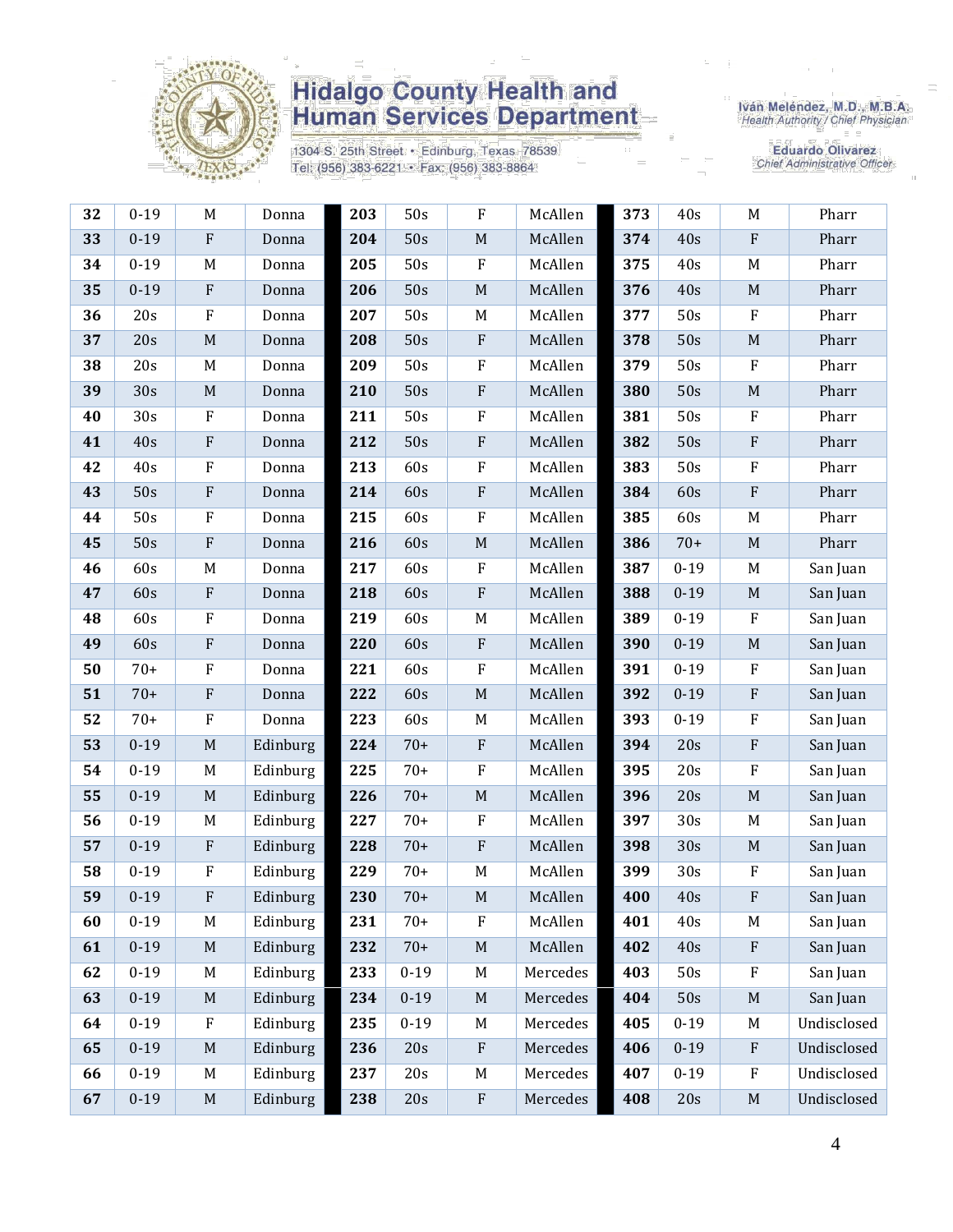

1304 S. 25th Street · Edinburg, Texas 78539 Tel: (956) 383-6221 · Fax: (956) 383-8864

Iván Meléndez, M.D., M.B.A.<br>Health Authority / Chief Physician

Eduardo Olivarez<br>Chief Administrative Officer

| 68  | $0 - 19$ | M            | Edinburg | 239 | 30s      | M                       | Mercedes | 409 | 20s   | M            | Undisclosed |
|-----|----------|--------------|----------|-----|----------|-------------------------|----------|-----|-------|--------------|-------------|
| 69  | $0 - 19$ | $\rm F$      | Edinburg | 240 | 30s      | $\mathbf M$             | Mercedes | 410 | 20s   | $\rm F$      | Undisclosed |
| 70  | $0 - 19$ | $\mathbf{F}$ | Edinburg | 241 | 40s      | $\rm F$                 | Mercedes | 411 | 20s   | M            | Undisclosed |
| 71  | $0 - 19$ | $\mathbf M$  | Edinburg | 242 | 50s      | $\mathbf M$             | Mercedes | 412 | 20s   | M            | Undisclosed |
| 72  | $0 - 19$ | $\rm F$      | Edinburg | 243 | 50s      | $\rm F$                 | Mercedes | 413 | 20s   | $\rm F$      | Undisclosed |
| 73  | $0 - 19$ | $\mathbf M$  | Edinburg | 244 | 50s      | $\mathbf M$             | Mercedes | 414 | 20s   | $\mathbf M$  | Undisclosed |
| 74  | $0 - 19$ | M            | Edinburg | 245 | 50s      | $\rm F$                 | Mercedes | 415 | 20s   | $\rm F$      | Undisclosed |
| 75  | 20s      | $\rm F$      | Edinburg | 246 | 60s      | ${\bf F}$               | Mercedes | 416 | 20s   | $\mathbf{F}$ | Undisclosed |
| 76  | 20s      | $\rm F$      | Edinburg | 247 | $70+$    | M                       | Mercedes | 417 | 20s   | $\rm F$      | Undisclosed |
| 77  | 20s      | M            | Edinburg | 248 | $70+$    | $\mathbf{F}$            | Mercedes | 418 | 30s   | $\rm F$      | Undisclosed |
| 78  | 20s      | M            | Edinburg | 249 | $70+$    | $\rm F$                 | Mercedes | 419 | 30s   | M            | Undisclosed |
| 79  | 20s      | ${\bf F}$    | Edinburg | 250 | $70+$    | $\mathbf M$             | Mercedes | 420 | 30s   | $\mathbf M$  | Undisclosed |
| 80  | 20s      | $\mathbf{F}$ | Edinburg | 251 | $70+$    | $\rm F$                 | Mercedes | 421 | 30s   | M            | Undisclosed |
| 81  | 20s      | $\mathbf M$  | Edinburg | 252 | $70+$    | $\mathbf M$             | Mercedes | 422 | 30s   | M            | Undisclosed |
| 82  | 20s      | $\rm F$      | Edinburg | 253 | $0 - 19$ | M                       | Mission  | 423 | 30s   | $\rm F$      | Undisclosed |
| 83  | 20s      | $\mathbf M$  | Edinburg | 254 | $0 - 19$ | $\mathbf M$             | Mission  | 424 | 40s   | $\rm F$      | Undisclosed |
| 84  | 20s      | $\rm F$      | Edinburg | 255 | $0 - 19$ | M                       | Mission  | 425 | 40s   | $\rm F$      | Undisclosed |
| 85  | 20s      | $\mathbf M$  | Edinburg | 256 | $0 - 19$ | $\mathbf M$             | Mission  | 426 | 40s   | M            | Undisclosed |
| 86  | 20s      | M            | Edinburg | 257 | $0 - 19$ | $\rm F$                 | Mission  | 427 | 40s   | M            | Undisclosed |
| 87  | 20s      | $\rm F$      | Edinburg | 258 | $0 - 19$ | $\mathbf M$             | Mission  | 428 | 40s   | $\rm F$      | Undisclosed |
| 88  | 20s      | $\rm F$      | Edinburg | 259 | $0 - 19$ | $\rm F$                 | Mission  | 429 | 40s   | $\rm F$      | Undisclosed |
| 89  | 20s      | ${\bf F}$    | Edinburg | 260 | $0 - 19$ | $\rm F$                 | Mission  | 430 | 50s   | $\mathbf M$  | Undisclosed |
| 90  | 20s      | M            | Edinburg | 261 | $0 - 19$ | $\rm F$                 | Mission  | 431 | 50s   | $\rm F$      | Undisclosed |
| 91  | 20s      | $\rm F$      | Edinburg | 262 | $0 - 19$ | $\rm F$                 | Mission  | 432 | 50s   | M            | Undisclosed |
| 92  | 20s      | $\mathbf{F}$ | Edinburg | 263 | $0 - 19$ | $\rm F$                 | Mission  | 433 | 50s   | $\mathbf{F}$ | Undisclosed |
| 93  | 20s      | ${\bf F}$    | Edinburg | 264 | $0 - 19$ | $\mathbf M$             | Mission  | 434 | 50s   | $\mathbf M$  | Undisclosed |
| 94  | 20s      | M            | Edinburg | 265 | $0 - 19$ | $\rm F$                 | Mission  | 435 | 50s   | $\mathbf{F}$ | Undisclosed |
| 95  | 20s      | $\mathbf M$  | Edinburg | 266 | $0 - 19$ | $\overline{\mathrm{F}}$ | Mission  | 436 | 50s   | M            | Undisclosed |
| 96  | 20s      | $\mathbf{F}$ | Edinburg | 267 | $0 - 19$ | M                       | Mission  | 437 | 60s   | F            | Undisclosed |
| 97  | 30s      | M            | Edinburg | 268 | $0 - 19$ | ${\bf F}$               | Mission  | 438 | 60s   | ${\bf F}$    | Undisclosed |
| 98  | 30s      | $\mathbf{F}$ | Edinburg | 269 | $0 - 19$ | $\rm F$                 | Mission  | 439 | 60s   | $\mathbf{F}$ | Undisclosed |
| 99  | 30s      | $\rm F$      | Edinburg | 270 | $0 - 19$ | $\mathbf M$             | Mission  | 440 | 60s   | $\rm F$      | Undisclosed |
| 100 | 30s      | $\rm F$      | Edinburg | 271 | $0 - 19$ | $\rm F$                 | Mission  | 441 | 60s   | M            | Undisclosed |
| 101 | 30s      | $\rm F$      | Edinburg | 272 | $0 - 19$ | ${\bf F}$               | Mission  | 442 | $70+$ | M            | Undisclosed |
| 102 | 30s      | M            | Edinburg | 273 | $0 - 19$ | ${\bf F}$               | Mission  | 443 | $70+$ | $\mathbf{F}$ | Undisclosed |
| 103 | 30s      | $\mathbf M$  | Edinburg | 274 | $0 - 19$ | ${\bf F}$               | Mission  | 444 | $70+$ | $\rm F$      | Undisclosed |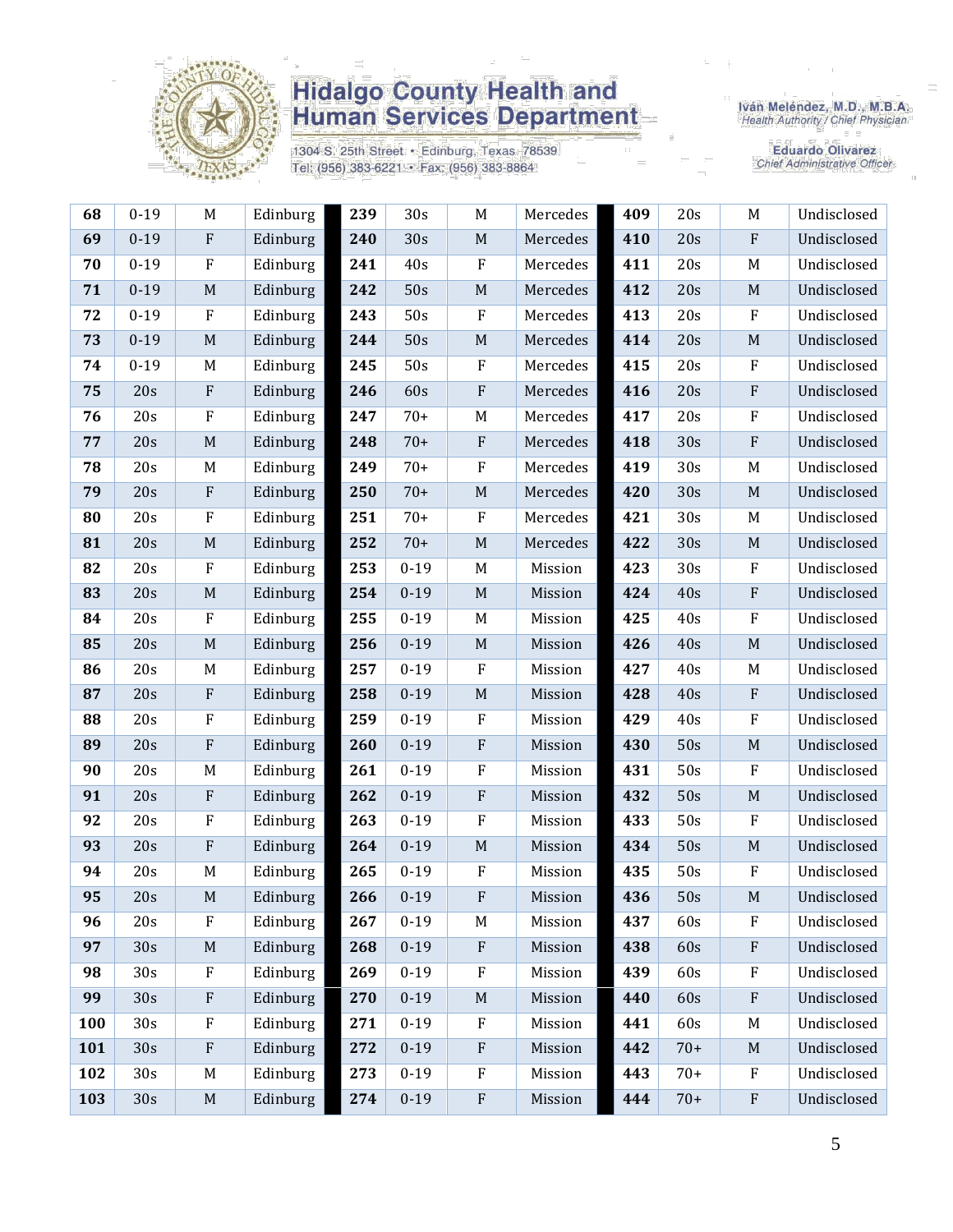

1304 S. 25th Street · Edinburg, Texas 78539 Tel: (956) 383-6221 · Fax: (956) 383-8864

Iván Meléndez, M.D., M.B.A.<br>Health Authority / Chief Physician

**Eduardo Olivarez** Chief Administrative Officer

| 104 | 30s | ${\bf F}$                 | Edinburg | 275 | $0 - 19$ | M           | Mission | 445 | $0 - 19$ | $\rm F$                   | Weslaco |
|-----|-----|---------------------------|----------|-----|----------|-------------|---------|-----|----------|---------------------------|---------|
| 105 | 30s | $\boldsymbol{\mathrm{F}}$ | Edinburg | 276 | $0 - 19$ | ${\bf F}$   | Mission | 446 | $0 - 19$ | $\mathbf M$               | Weslaco |
| 106 | 30s | M                         | Edinburg | 277 | $0 - 19$ | $\rm F$     | Mission | 447 | $0 - 19$ | $\mathbf F$               | Weslaco |
| 107 | 30s | ${\bf F}$                 | Edinburg | 278 | $0 - 19$ | $\rm F$     | Mission | 448 | $0 - 19$ | $\mathbf M$               | Weslaco |
| 108 | 30s | M                         | Edinburg | 279 | $0 - 19$ | $\mathbf M$ | Mission | 449 | $0 - 19$ | ${\bf F}$                 | Weslaco |
| 109 | 30s | $\boldsymbol{\mathrm{F}}$ | Edinburg | 280 | $0 - 19$ | $\mathbf M$ | Mission | 450 | $0 - 19$ | $\rm F$                   | Weslaco |
| 110 | 40s | M                         | Edinburg | 281 | $0 - 19$ | $\rm F$     | Mission | 451 | $0 - 19$ | M                         | Weslaco |
| 111 | 40s | $\boldsymbol{\mathrm{F}}$ | Edinburg | 282 | $0 - 19$ | $\rm F$     | Mission | 452 | $0 - 19$ | $\mathbf M$               | Weslaco |
| 112 | 40s | $\rm F$                   | Edinburg | 283 | 20s      | M           | Mission | 453 | 20s      | M                         | Weslaco |
| 113 | 40s | ${\bf F}$                 | Edinburg | 284 | 20s      | $\mathbf M$ | Mission | 454 | 20s      | $\boldsymbol{\mathrm{F}}$ | Weslaco |
| 114 | 40s | M                         | Edinburg | 285 | 20s      | $\mathbf M$ | Mission | 455 | 20s      | M                         | Weslaco |
| 115 | 40s | $\boldsymbol{\mathrm{F}}$ | Edinburg | 286 | 20s      | $\mathbf M$ | Mission | 456 | 20s      | $\rm F$                   | Weslaco |
| 116 | 40s | M                         | Edinburg | 287 | 20s      | M           | Mission | 457 | 20s      | $\rm F$                   | Weslaco |
| 117 | 40s | $\mathbf M$               | Edinburg | 288 | 20s      | $\mathbf M$ | Mission | 458 | 20s      | $\rm F$                   | Weslaco |
| 118 | 40s | $\rm F$                   | Edinburg | 289 | 20s      | ${\bf F}$   | Mission | 459 | 20s      | M                         | Weslaco |
| 119 | 40s | ${\bf F}$                 | Edinburg | 290 | 20s      | $\mathbf M$ | Mission | 460 | 20s      | $\mathbf M$               | Weslaco |
| 120 | 40s | $\rm F$                   | Edinburg | 291 | 20s      | M           | Mission | 461 | 20s      | $\rm F$                   | Weslaco |
| 121 | 40s | $\mathbf M$               | Edinburg | 292 | 20s      | $\rm F$     | Mission | 462 | 20s      | $\rm F$                   | Weslaco |
| 122 | 40s | M                         | Edinburg | 293 | 20s      | $\rm F$     | Mission | 463 | 30s      | M                         | Weslaco |
| 123 | 40s | $\mathbf M$               | Edinburg | 294 | 20s      | ${\bf F}$   | Mission | 464 | 30s      | $\mathbf M$               | Weslaco |
| 124 | 40s | $\rm F$                   | Edinburg | 295 | 20s      | ${\bf F}$   | Mission | 465 | 30s      | ${\bf F}$                 | Weslaco |
| 125 | 40s | $\boldsymbol{\mathrm{F}}$ | Edinburg | 296 | 20s      | ${\bf F}$   | Mission | 466 | 30s      | $\mathbf M$               | Weslaco |
| 126 | 50s | $\rm F$                   | Edinburg | 297 | 20s      | $\rm F$     | Mission | 467 | 30s      | $\mathbf M$               | Weslaco |
| 127 | 50s | $\rm F$                   | Edinburg | 298 | 20s      | ${\bf F}$   | Mission | 468 | 30s      | $\boldsymbol{\mathrm{F}}$ | Weslaco |
| 128 | 50s | $\rm F$                   | Edinburg | 299 | 20s      | ${\bf F}$   | Mission | 469 | 40s      | M                         | Weslaco |
| 129 | 50s | $\mathbf M$               | Edinburg | 300 | 30s      | ${\bf F}$   | Mission | 470 | 40s      | $\mathbf M$               | Weslaco |
| 130 | 50s | M                         | Edinburg | 301 | 30s      | M           | Mission | 471 | 40s      | $\rm F$                   | Weslaco |
| 131 | 50s | $\mathbf M$               | Edinburg | 302 | 30s      | ${\bf F}$   | Mission | 472 | 40s      | M                         | Weslaco |
| 132 | 50s | $\rm F$                   | Edinburg | 303 | 30s      | M           | Mission | 473 | 40s      | $_{\rm F}$                | Weslaco |
| 133 | 50s | $\mathbf M$               | Edinburg | 304 | 30s      | ${\bf F}$   | Mission | 474 | 40s      | $\mathbf M$               | Weslaco |
| 134 | 50s | $\rm F$                   | Edinburg | 305 | 30s      | ${\bf F}$   | Mission | 475 | 40s      | $\mathbf F$               | Weslaco |
| 135 | 50s | $\mathbf M$               | Edinburg | 306 | 30s      | $\rm F$     | Mission | 476 | 40s      | $\rm F$                   | Weslaco |
| 136 | 60s | $\rm F$                   | Edinburg | 307 | 30s      | $\rm F$     | Mission | 477 | 40s      | M                         | Weslaco |
| 137 | 60s | ${\bf F}$                 | Edinburg | 308 | 30s      | ${\bf F}$   | Mission | 478 | 40s      | $\boldsymbol{\mathrm{F}}$ | Weslaco |
| 138 | 60s | $\rm F$                   | Edinburg | 309 | 30s      | ${\bf F}$   | Mission | 479 | 40s      | F                         | Weslaco |
| 139 | 60s | $\boldsymbol{\mathrm{F}}$ | Edinburg | 310 | 30s      | ${\bf F}$   | Mission | 480 | 40s      | $\mathbf M$               | Weslaco |